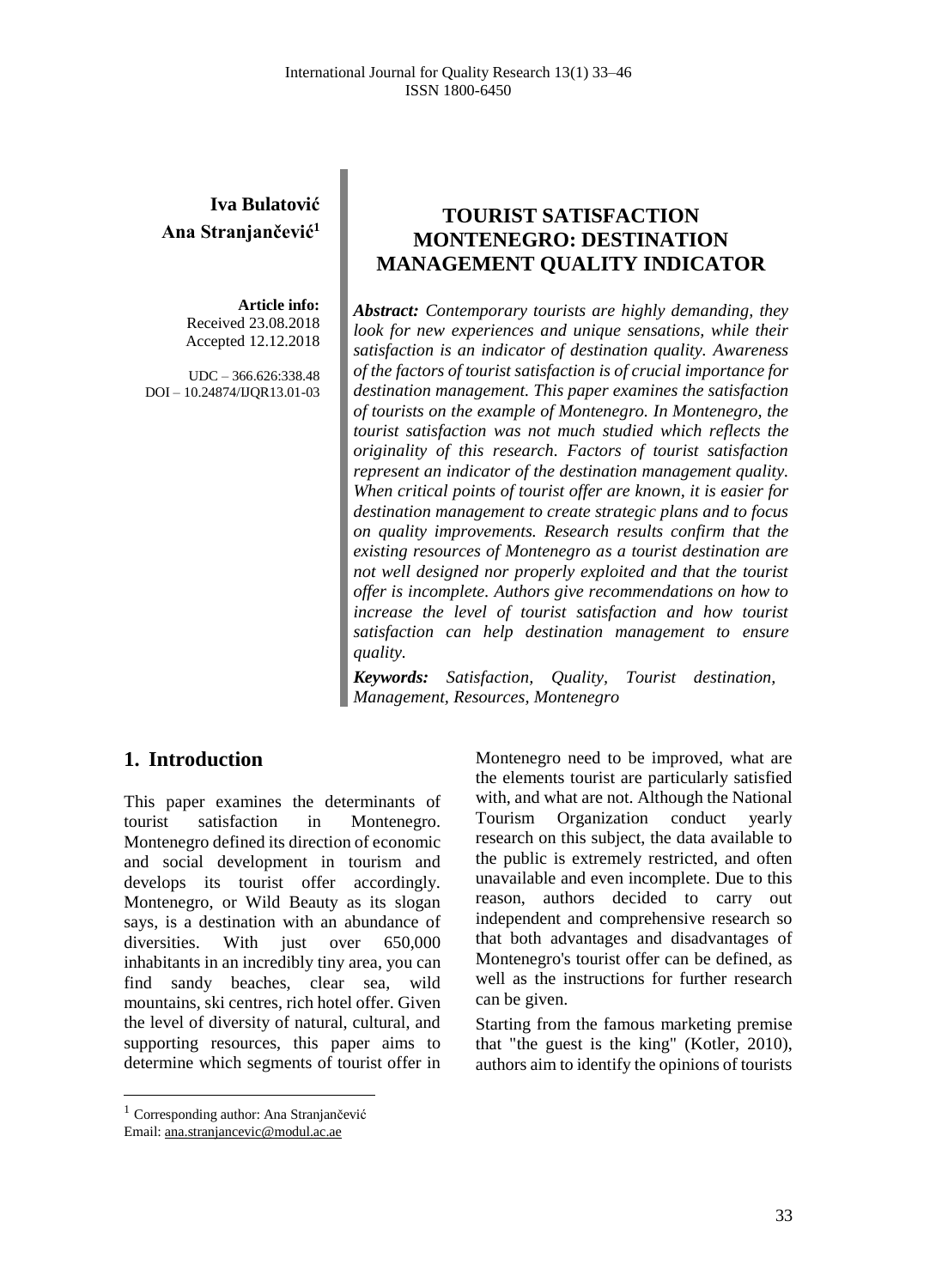

who visit Montenegro. In order for a destination to be competitive, it must have sufficient high-quality resources, which includes natural, created and supporting resources. In this paper, it will clearly be distinguished between the satisfaction of tourists with natural, supporting and created resources of Montenegro.

In 2017, Montenegro was visited by 2,000,000 tourists, and the total number of overnight stays was 11,953,316. The most visited months of the year were July and August, and the tourist season was reduced to a total of five months, from May to October. The coast of Montenegro was most visited by tourists, and their primary motive for a visit was rest and recreation. The average length of tourist stay in Montenegro was 5.97 days. More than 8,000,000 overnights were realized in individual accommodation (private houses, apartments, rooms). The highest percentages were made by foreign guests from Serbia, Russia, Bosnia and Herzegovina, France, Germany and Ukraine (MONSTAT, 2018). It can be noticed that Montenegro is highly visited, particularly in the summer period, so it is important to determine whether guests are satisfied with the tourist offer of Montenegro, that is, its resources.

The following part of the text provides a review of the literature including the most important pieces of research by other authors about the satisfaction of tourists. Special attention is paid to domestic research, i.e., research that tangles the satisfaction of tourists in Montenegro.

## **2. Literature Review**

Numerous authors examine the determinants of tourist satisfaction, the relation of tourists' satisfaction and the competitiveness of the destination, the relation of tourists' satisfaction and loyalty – the possibility of revisit. As the most important determinants of the satisfaction or dissatisfaction of tourists, they point out certain natural resources such

as beaches, parks, natural surroundings, including climate features of the destination, cultural heritage, history and tradition. On the other hand, what stands out as determinants of tourist satisfaction is the accessibility to a destination and the conditions for stay (accommodation offers, food and beverage, and restaurants offer, leisure offer for tourists, or offers for various tourist activities at a destination such as entertainment, sport, recreation, education). A particular focus is placed on the management of the tourist destination. How? The ratings of tourist satisfaction point to critical points in the destination management chain and<br>accordingly, give guidance for the accordingly, give guidance management improvement.

Agrawal (2017) found a positive, strong significant relationship between the overall tourist satisfaction and the following factors: aesthetic appeal, accessibility, supporting infrastructure, food & service and health & guide service. The most important elements of tourist satisfaction of a resort destination are food and location; significant factors are friendly/quality services and lodging performance while travel motivation and 'family/friend togetherness' influence the overall tourist satisfaction (Kozak, 2003). When it comes to daily tour services, service attributes such as transportation, tour guide, food and beverage facility, shopping facility, stopover facility, and museums and sites are identified as those that have a significant impact on overall tourist satisfaction (Albayrak, 2018). Additionally, one study found the infrastructure, attention, cleanliness of the establishment and availability of parking; food and fun; ease of finding places and availability of service information; gastronomic and cultural tourism, positive tourism experience, successful choice of destination, fulfilled expectations, repetition of the trip and recommendation of destination as the most important determinants of tourist satisfaction (Castro et al., 2017). Furthermore, Pizam et al. (1978) identified eight factors of tourist satisfaction with a tourist destination area: beach opportunities,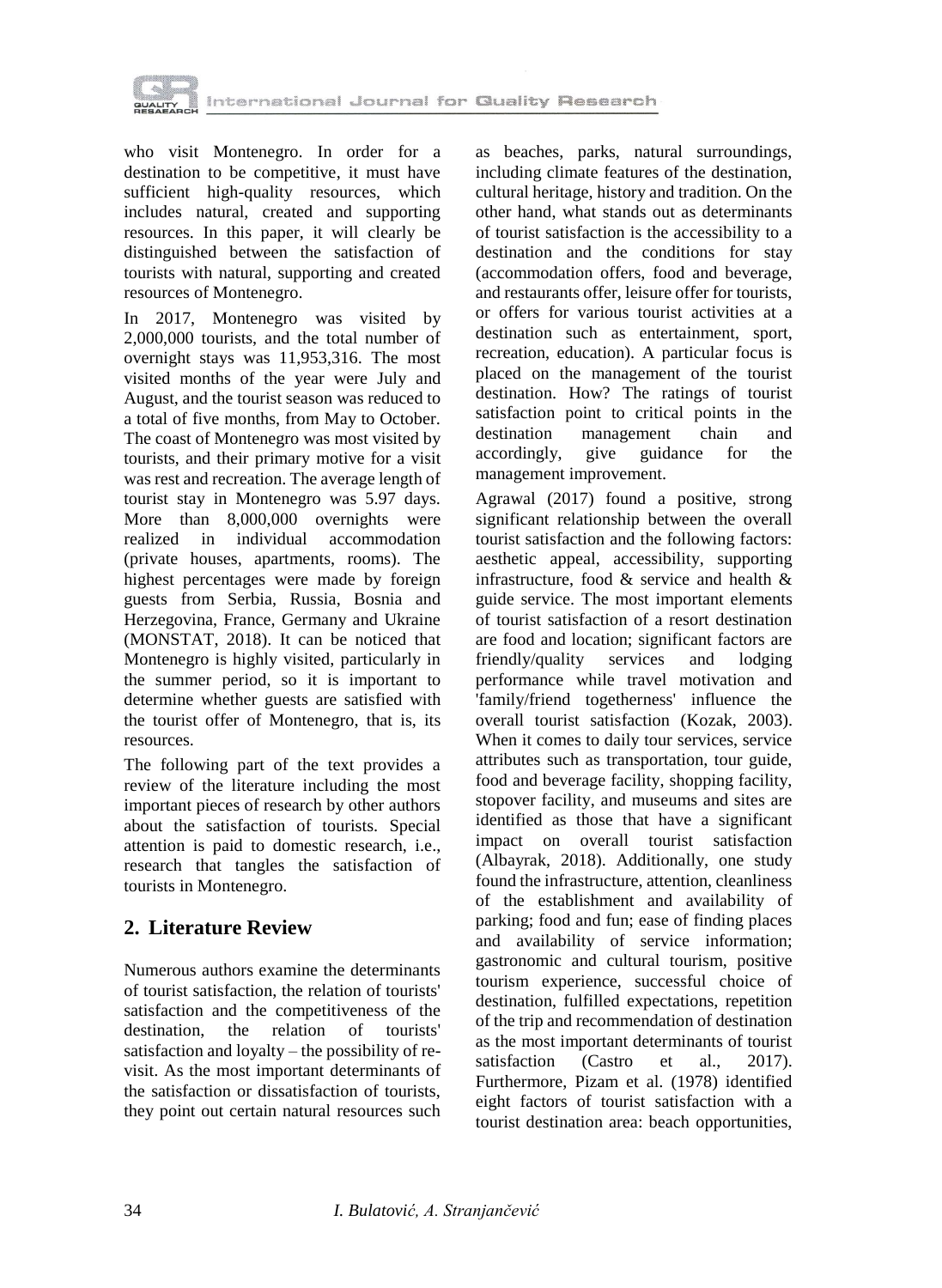

cost, hospitality, eating and drinking facilities, accommodation facilities, environment, and extent of commercialization. According to Danaher and Arweiler (1996), the strongest impact on overall tourist satisfaction with the holiday have the accommodation facilities, outdoor activities, and attractions.

On the other hand, some researchers have analyzed whether tourist nationality affects tourist behaviour and tourist satisfaction (Chand et al., 2016; Kozak, 2002). Another important research question was to determine the relationship between overall tourists' satisfaction and destination resources, attractions and competitiveness (Chen et al., 2016). Additionally, Chi and Qu (2008) concluded that overall tourist satisfaction had a direct and positive impact on destination loyalty.

These results confirm that there are various factors influencing tourist satisfaction while tourist satisfaction significantly influences tourist behaviour, destination competitiveness, and destination loyalty. That is why tourist satisfaction plays an important role in the future tourism development of the destination and is an important research topic for scientists, and destination management and its quality.

Moreover, De Mendes (2010) dealt with relations between tourist satisfaction and loyalty while Chen and Chen (2010) investigated the experienced quality and its relation to tourist satisfaction, tourist intentions and loyalty, as well.

Dmitrović et al. (2008) gave the conceptual model that explained relations between tourist satisfaction, quality, destination image, value, loyalty, complaint behaviour, risks, and costs. They concluded tourist satisfaction was the most important for destination management and destination competitiveness.

Vajčnerová et al. (2014) investigated quality management in the context of a tourist destination. Their research showed that transport accessibility, social and cultural

attractions were the most important factors of tourist satisfaction, their loyalty and consequently of destination management quality. Gnanapala (2015) came to similar results and explained implications for destination management and its quality, as well.

In Montenegro, the tourist satisfaction has not been much explored. There are only a few significant papers which studied the tourist satisfaction in Montenegro. With the insight into the selected research papers, the following conclusions have been made.

Some authors (Ratković, Bulatović, 2013) examined satisfaction only as a tourism sustainability indicator. From the aspect of quality in tourism, the tourist satisfaction was also examined by Perović (2013), Stranjančević and Bulatović (2015). Perović (2013) concludes that the kindness, safety of the destination, and childcare significantly influence tourist satisfaction in Montenegro. Perović (2012) in his research finds that tourist satisfaction in Montenegro depends on demographic features, that is, sex, age, nationality, occupation and personal income.

Bigović (2013) examines the relationship between tourist satisfaction, the quality of services, and the benefits for tourists that arise when consuming a tourism product, and are related to their attributes and the intention of tourists to re-visit the destination. In other words, the study examines the impact of three variables (tourist satisfaction, quality of service and benefits) on the return of tourists. He checks three models and concludes that the most appropriate is the model that includes all possible correlations among variables.

Milošević et al. (2016) also examine the tourist satisfaction in Montenegro with a focus on the impact of satisfaction on the development of a small, family business in tourism. Blagojević-Popović (2016) examines the satisfaction of guests in Montenegrin hotels, while Bulatović et al. (2016) analyze the factors of tourist satisfaction coming from China, and make a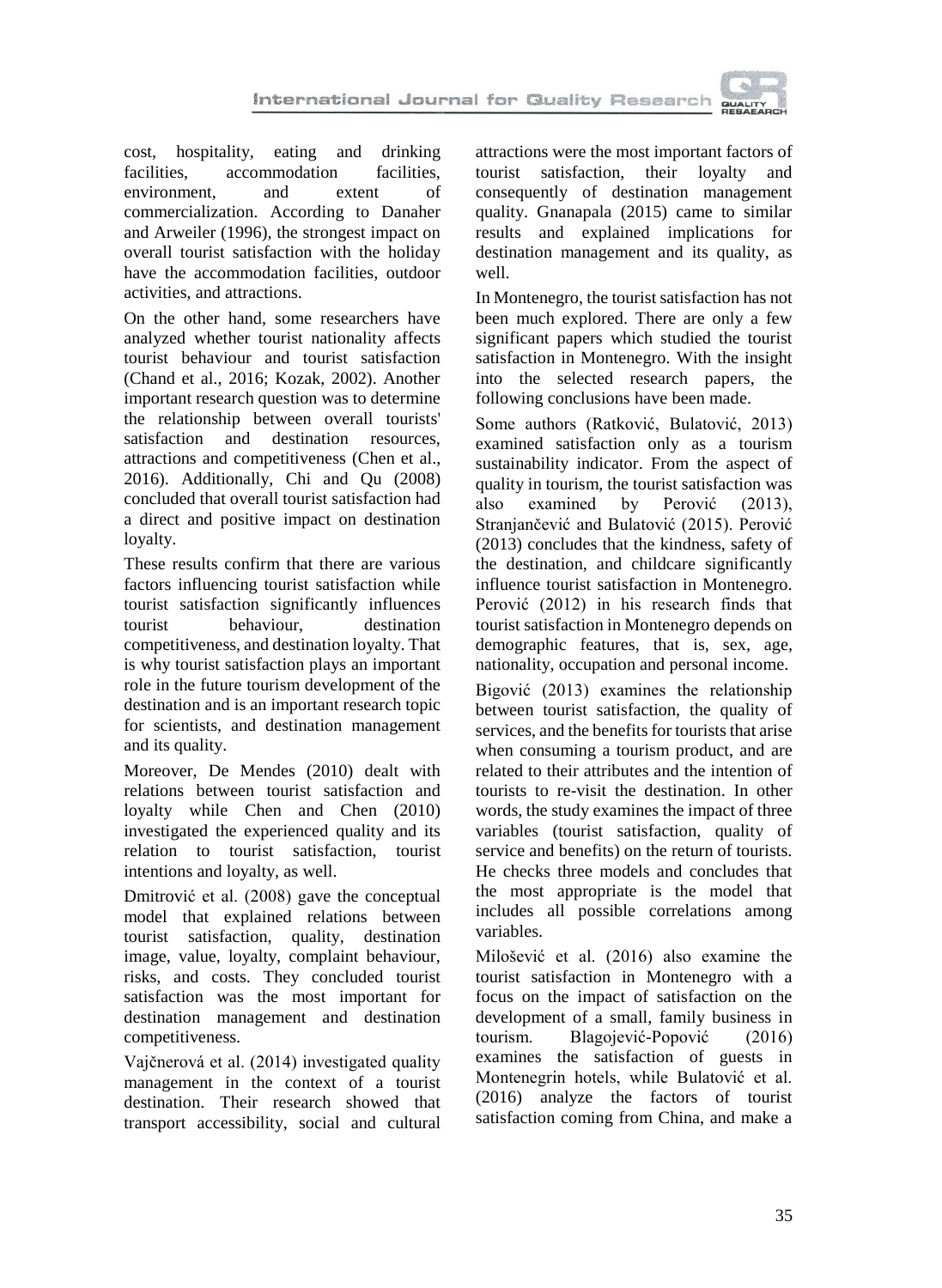

comparison with the same research in Slovenia.

Referring to the above-explained literature review, hypotheses, and model that will be tested are defined.

**H1:** Core elements of Montenegrin tourist offer have significant impact on total tourists' satisfaction.

**H2:** Supporting elements of Montenegrin tourist offer have significant impact on total tourists' satisfaction.

**H3:** Total tourists' satisfaction have significant impact on revisit intention.

The proposed model explains the relation between quality of destination management and tourists' satisfaction and will be tested by Structural Equation Modelling.

Figure 1. Model of quality of destination management illustrates the proposed model.



**Figure 1.** Model of quality of destination management

Rectangle variables – observed variables Circle varible (Quality of destination management) – unobserved variable

e1 and e2 – error

## **3. Methodology and Sample**

A survey method was used for the purpose of this study. The respondents were asked to assess the level of satisfaction with the offer of Montenegro as a tourist destination. Tourists needed to evaluate the level of their satisfaction with different segments of Montenegrin tourist offer. Based on the literature review and the questionnaire of the National project "Types of sustainable tourism in the National Park Skadar Lake in the function of activating the natural and cultural resources" (Radović, 2014) 23 elements (factors) of Montenegrin tourist offer were identified and respondents were asked to evaluate those factors. For that purpose, Likert's scale from 1 to 4 was used: 1 - very satisfied; 2 - satisfied; 3 - less satisfied; 4 - dissatisfied. The survey was carried out during the summer season 2018 (from May to September) on the Montenegrin coast (the Municipality of Budva). For the

purpose of this survey, a printed questionnaire was prepared, based on the standardized questionnaire of the National Tourism Organization of Montenegro. A total number of 600 questionnaires was distributed, but just 470 of them were valid for analysis. Reliability of statistics is relevant (Cronbach's Alpha = 0.705). In order to determine the importance of individual factors of tourist offer and to identify the strengths and weaknesses of destination management, mean values are calculated. In addition, a correlation between individual factors and total satisfaction are examined, as well. By usage of ANOVA tests and Eta square values, the most important factors (core elements of tourists offer) are identified and isolated. With the aim to discover the impacts of core factors on total tourists' satisfaction, a confirmatory factorial analysis is used. Next to identification of core tourist offer elements, supporting elements (all others) are grouped in the same way.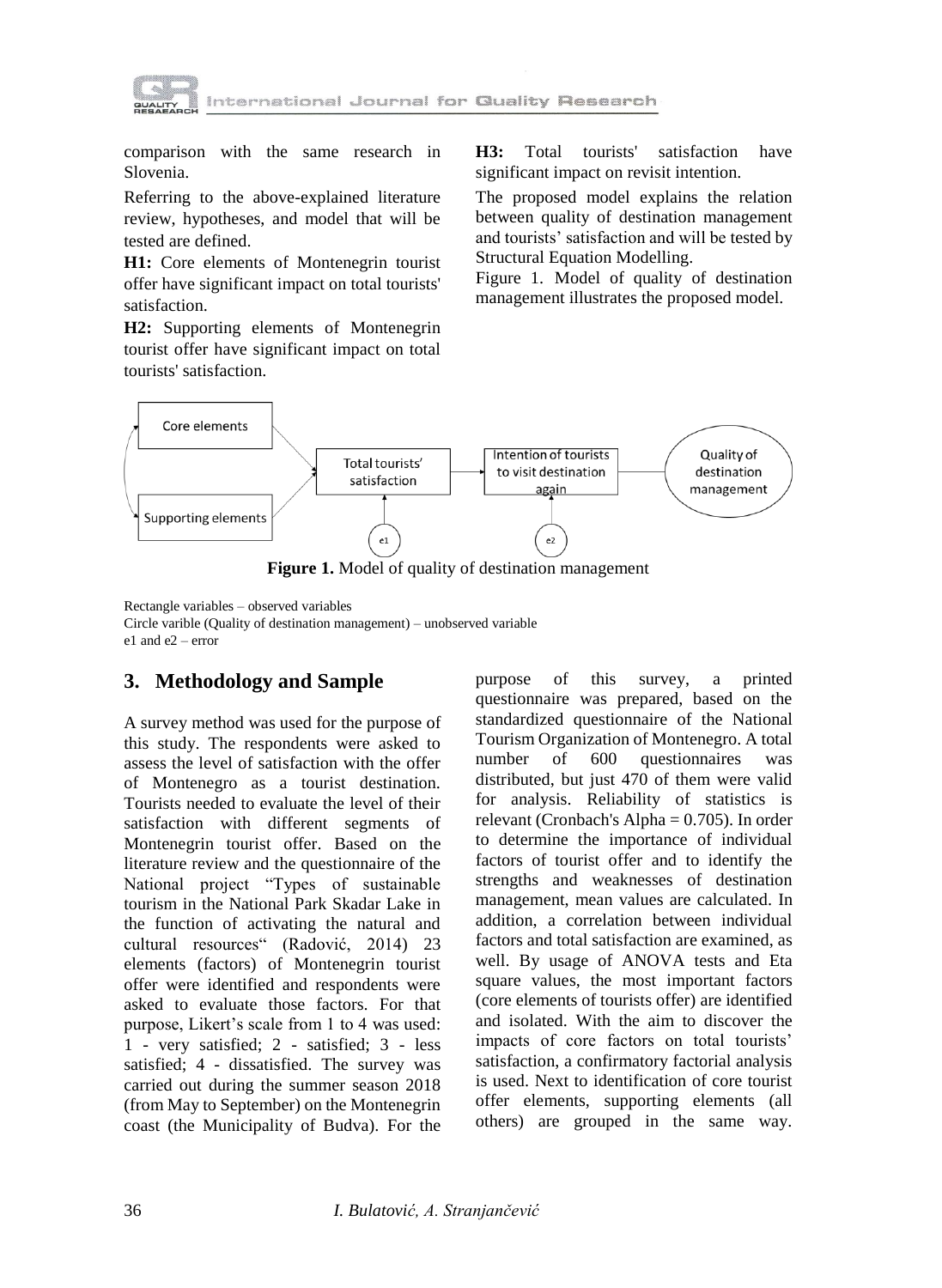

Principal Component Analysis is used as an extraction method. Additionally, Oblimin with Kaiser Normalization is used as a rotation method. After the definition of two groups of tourist offer elements (core and supporting), their impacts on total tourist satisfaction are measured.

It must be understood that ANOVA shows if there is a significant difference between the mean values of two variables. In this research, authors studied the relationship between the total tourist satisfaction and tourist satisfaction with certain segments of the tourist offer, to determine which of the independent variables (traffic and road infrastructure, signs and signposts, environmental protection, sanitary facilities, security, emergency services, accommodation, gastronomy, rental services, local travel agents, tour guide services, information for guests, stores, entertainment, events, nightlife, sports, health, wellness and spa offer, the nature-based offer, facilities for children, cultural and historical attractions, national parks, beaches, friendliness of people, tenderness toward children) have the greatest influence on the overall tourist satisfaction with destination offering.

If the value of  $p \le 0.05$  (Tolmy et al., 2011), that means that there is a statistically

significant influence of independent variables on the dependent one. To determine the level<br>of significance of the influence of significance of the influence of independent variables on the dependent variable, the authors used Eta square. Eta square is calculated as the quotient of the sum of the squares of different groups and the total sum of squares. Cohen (1988) distinguishes the value of Eta square 0.01 indicating a low influence of the independent variable on the dependent variable, 0.06 - medium influence, and 0.14 - a strong influence. According to the results of the analysis mentioned above, the main conclusion related to Hypothesis 1 is defined. Furthermore, the most critical points of destination management are identified.

In order to investigate the impacts of core and supporting resources on total satisfaction, then the impact of total satisfaction on tourists' intention to visit destination again, Structural Equation Model is designed and examined by AMOS software v.22 (IBM SPSS plugin).

For statistical analysis, the authors used IBM's software Statistical Package for Social Science (SPSS), Version 22. In the following part of the text, the research results are presented. Sample presentation is given in Table 1. Sample structure.

|                                    | Frequency | $\frac{0}{0}$ |
|------------------------------------|-----------|---------------|
| <b>Sex</b>                         |           |               |
| Male                               | 288       | 61.3          |
| Female                             | 182       | 38.7          |
| <b>Total</b>                       | 470       | 100.0         |
| <b>Tourist structure</b>           |           |               |
| <b>Domestic</b>                    | 226       | 48.1          |
| Foreign                            | 244       | 51.9          |
| Age                                |           |               |
| $18$                               | 45        | 9.6           |
| 19-30                              | 139       | 29.6          |
| 31-45                              | 215       | 45.7          |
| 46-60                              | 58        | 12.3          |
| $>60$                              | 5         | 1.1           |
| <b>Missing values</b>              | 8         | 1.7           |
| <b>Education</b>                   |           |               |
| <b>Completed primary education</b> | 3         | .6            |
| Craft                              | 27        | 5.7           |

**Table 1.** Sample structure (Authors)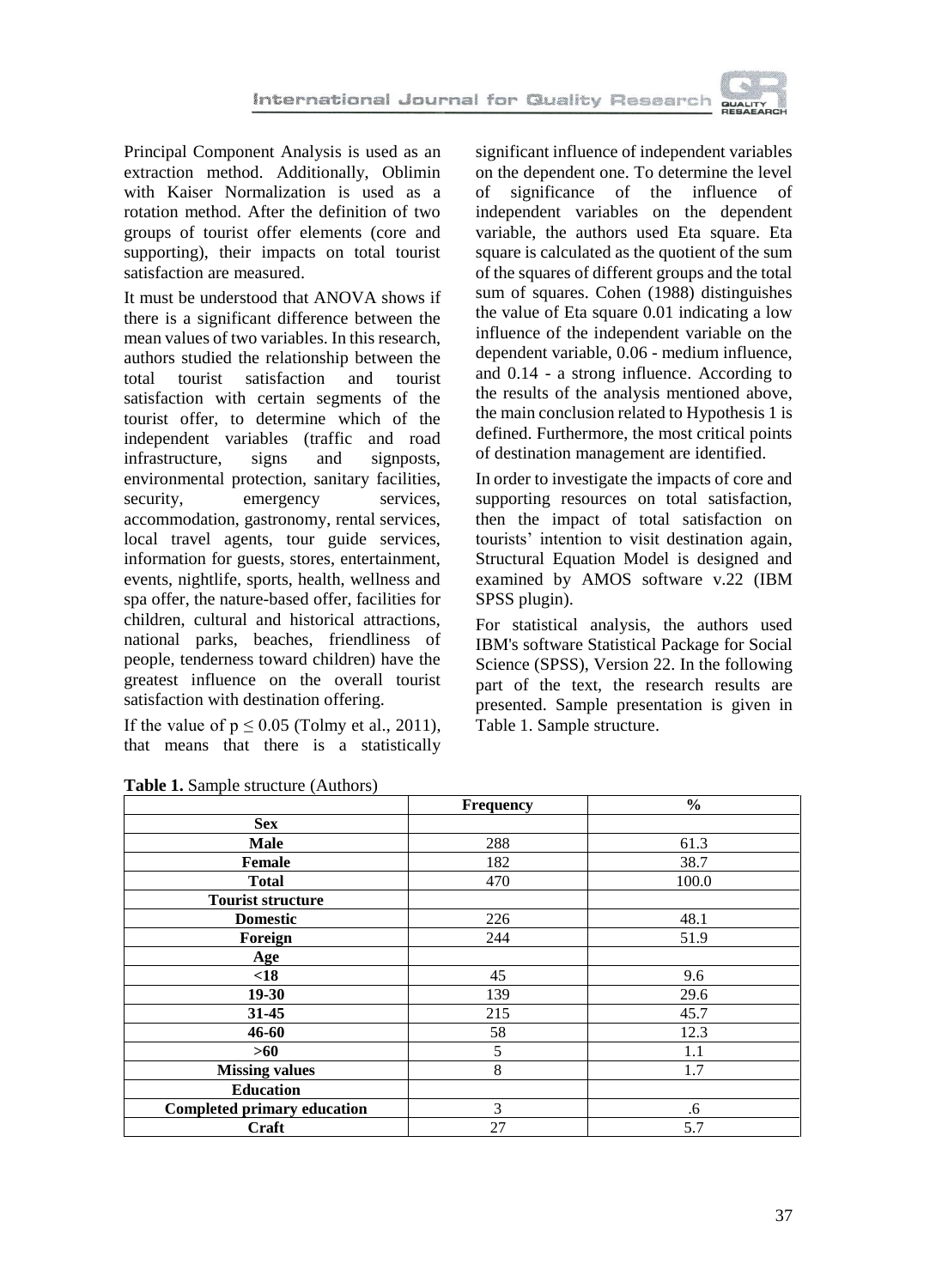

|                                   | <b>Frequency</b> | $\frac{0}{0}$ |
|-----------------------------------|------------------|---------------|
| Secondary school/grammar school   | 115              | 24.5          |
| <b>Higher education</b>           | 166              | 35.3          |
| Faculty/academy                   | 136              | 28.9          |
| Master's degree                   | 21               | 4.5           |
| <b>PhD Degree</b>                 | $\overline{2}$   | $\cdot$ 4     |
| <b>Status</b>                     |                  |               |
| Independent work/self-employment  | 87               | 18.5          |
| <b>Employed in a company</b>      | 128              | 27.2          |
| <b>Public officer/functionary</b> | 83               | 17.7          |
| <b>Pensioner</b>                  | 68               | 14.5          |
| <b>Retiree</b>                    | 65               | 13.8          |
| Not employed (e.g., managing      | 24               | 5.1           |
| household)                        |                  |               |
| Other                             | 12               | 2.6           |
| <b>System</b>                     | 3                | .6            |
| <b>Income</b>                     |                  |               |
| Less than 400 Euro                | 132              | 28.08         |
| From 400 to 900 Euro              | 145              | 30.85         |
| <b>From 900 to 1.200 Euro</b>     | 89               | 18.93         |
| From 1.200 to 2.000 Euro          | 58               | 12.34         |
| From 2.000 to 3.000               | 26               | 5.53          |
| From 3.000 to 4.000 Euro          | 16               | 3.4           |
| From 4.000 to 5.000 Euro          | $\overline{4}$   | 0.87          |

**Table 1.** Sample structure (Authors) (Continued)

The main research results are shown and explained in the next part of the paper.

### **4. Results and Discussion**

As already explained in the previous section, authors investigated the relationship between independent variables (traffic and road infrastructure, signs and signposts, environmental protection, sanitary facilities, security, emergency services, accommodation, gastronomy, rental services, local travel agents, tour guide services information for guests, stores, entertainment, events, nightlife, sports, health, wellness and spa offer, the nature-based offer, facilities for children, cultural and historical attractions, national parks, beaches, friendliness of people, tenderness toward children) and the dependent variable (the total tourist satisfaction). The results of the analysis are shown in Table 2. Descriptive statistics; impacts of individual tourist destination elements on total tourists' satisfaction.

Based on the data in the column "p", it is evident that the most important factors of tourists' satisfaction are: cultural and historical heritage, national parks, beaches, rental services, travel agencies, and the offer for children, stores, accommodation, gastronomy, entertainment, events and nightlife. According to the values of Eta square, it comes to the point that no one of these factors individually has a high impact on total satisfaction. That is why these factors are sublimated into one category – core destination elements through factorial analysis. KMO and Bartletts' test show that data is suitable for the application of factorial analysis. KMO =  $0.709$  which exceeds the proposed value of 0.6 (Kaiser, 1970, 1974), and that Bartlett's spherical test is significant  $(p = 0.000 < 0.05)$ .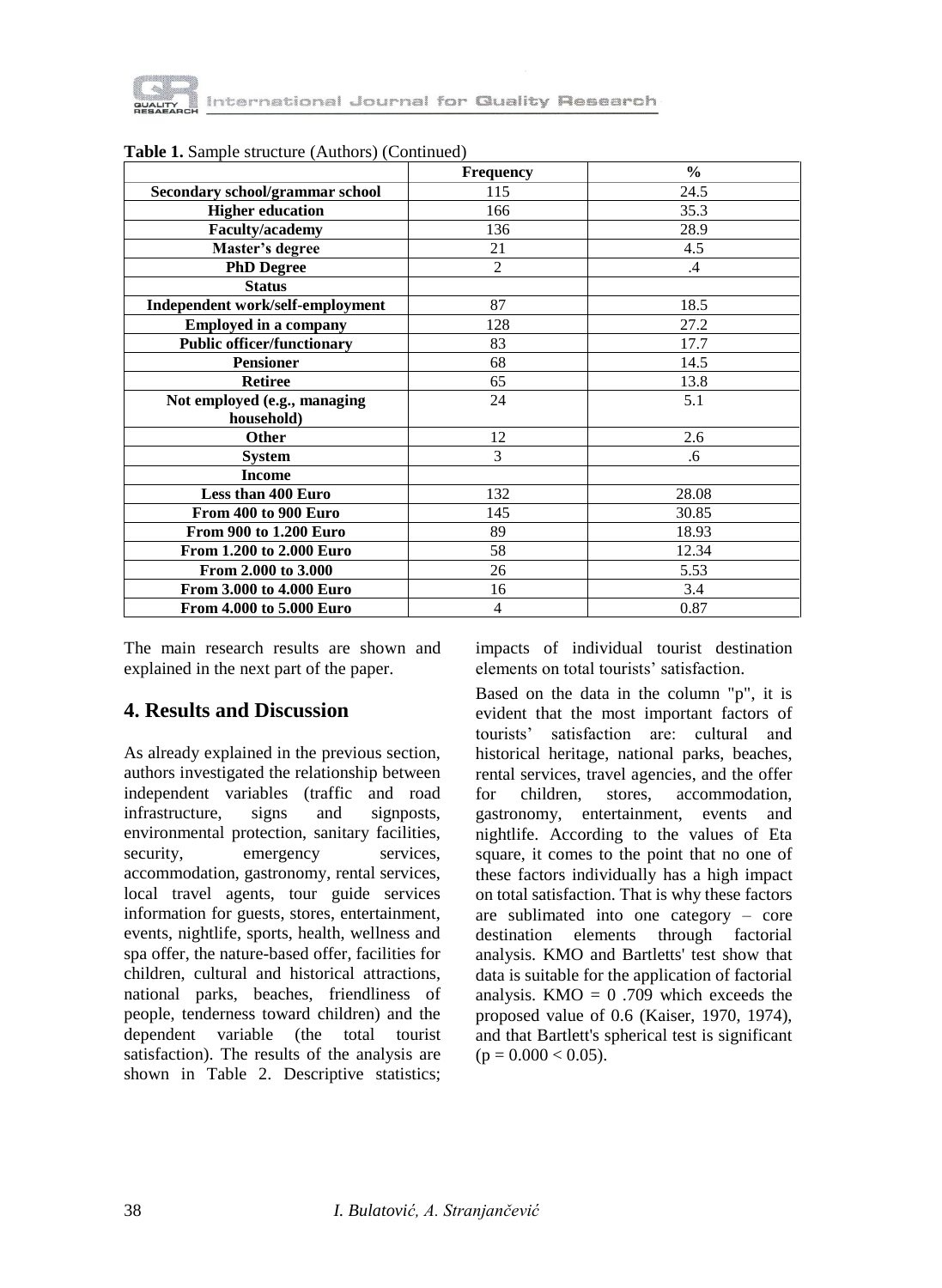

| wurisis sausiaction (Authors)<br><b>Tourist</b> | $\mathbf N$      | Mean | Std.             | Sum of              | Df                       | Mean          | $\mathbf F$ | Sig. | Eta           |
|-------------------------------------------------|------------------|------|------------------|---------------------|--------------------------|---------------|-------------|------|---------------|
| destination                                     |                  |      | <b>Deviation</b> | <b>Squares</b>      |                          | <b>Square</b> |             |      | <b>Square</b> |
| elements                                        |                  |      |                  |                     |                          |               |             |      |               |
| <b>Traffic and</b><br>road conditions           | 470              | 3.22 | .89959           | 3.553               | $\overline{4}$           | .888          | 1.098       | .357 | .009          |
| <b>Signs and</b>                                | 470              | 3.11 | .89567           | 5.328               | $\overline{4}$           | 1.332         | 1.670       | .156 | .014          |
| signposts                                       |                  |      |                  |                     |                          |               |             |      |               |
| <b>Kindness of</b>                              | 469              | 1.85 | .83494           | 3.629               | $\overline{4}$           | .907          | 1.305       | .267 | .011          |
| people                                          |                  |      |                  |                     |                          |               |             |      |               |
| <b>Tenderness</b>                               | 470              | 1.69 | .88083           | 4.054               | $\overline{4}$           | 1.013         | 1.310       | .265 | .011          |
| towards                                         |                  |      |                  |                     |                          |               |             |      |               |
| children                                        |                  |      |                  |                     |                          |               |             |      |               |
| <b>Feeling of safety</b>                        | 470              | 2.07 | .86857           | 4.118               | $\overline{4}$           | 1.030         | 1.369       | .244 | .012          |
| <b>Sanitary</b>                                 | 470              | 2.90 | .96935           | 7.429               | $\overline{4}$           | 1.857         | 1.993       | .094 | .017          |
| facilities                                      |                  |      |                  |                     |                          |               |             |      |               |
| <b>Gastronomy</b><br>(restaurants,              | 470              | 1.76 | .82062           | 7.132               | $\overline{4}$           | 1.783         | 2.686       | .031 | .023          |
| bars, cafes; in                                 |                  |      |                  |                     |                          |               |             |      |               |
| general, in                                     |                  |      |                  |                     |                          |               |             |      |               |
| Montenegro)                                     |                  |      |                  |                     |                          |               |             |      |               |
| Accommodation                                   | 470              | 1.88 | .84557           | 9.369               | $\overline{\mathcal{L}}$ | 2.342         | 3.341       | .010 | .028          |
| Nature-based                                    | 470              | 1.84 | .85687           | 3.226               | $\overline{4}$           | .807          | 1.099       | .356 | .009          |
| offer                                           |                  |      |                  |                     |                          |               |             |      |               |
| Sports offer                                    | 470              | 1.79 | .86999           | 2.357               | 4                        | .589          | .777        | .541 | .007          |
| Health, spa and                                 | 469              | 1.81 | .69371           | 1.388               | $\overline{4}$           | .347          | .720        | .579 | .006          |
| wellness                                        |                  |      |                  |                     |                          |               |             |      |               |
| <b>Stores</b>                                   | 469              | 1.79 | .85570           | 11.211              | $\overline{4}$           | 2.803         | 3.923       | .004 | .033          |
| Entertainment,                                  | 470              | 1.90 | .88472           | 11.729              | $\overline{4}$           | 2.932         | 3.837       | .004 | .032          |
| events, nightlife                               |                  |      |                  |                     |                          |               |             |      |               |
| <b>Offer for</b>                                | 470              | 2.58 | .97579           | 11.520              | $\overline{4}$           | 2.880         | 3.078       | .016 | .026          |
| children<br><b>Tourist</b>                      | $\overline{470}$ | 1.82 | .88053           | 12.533              | $\overline{4}$           | 3.133         | 4.150       | .003 | .034          |
| information                                     |                  |      |                  |                     |                          |               |             |      |               |
| <b>Local tourist</b>                            | 470              | 1.84 | .97699           | 12.348              | $\overline{4}$           | 3.087         | 3.297       | .011 | .028          |
| agents (e.g.,                                   |                  |      |                  |                     |                          |               |             |      |               |
| excursions)                                     |                  |      |                  |                     |                          |               |             |      |               |
| <b>Guide services</b>                           | 470              | 1.77 | .88482           | 4.472               | $\overline{4}$           | 1.118         | 1.433       | .222 | .012          |
| <b>Rental services</b>                          | 470              | 1.78 | .89351           | 12.152              | $\overline{4}$           | 3.038         | 3.899       | .004 | .032          |
| <b>Emergency</b>                                | 470              | 1.65 | .81872           | 3.991               | $\overline{4}$           | .998          | 1.495       | .203 | .013          |
| conditions                                      |                  |      |                  |                     |                          |               |             |      |               |
| services                                        |                  |      |                  |                     |                          |               |             |      |               |
| <b>Environment</b>                              | 470              | 2.55 | .905998          | 7.366               | $\overline{4}$           | 1.842         | 2.268       | .061 | .019          |
|                                                 |                  |      |                  |                     |                          |               |             |      |               |
| protection                                      |                  |      |                  |                     |                          |               |             |      |               |
| <b>Beaches</b>                                  | 470              | 1.41 | .95638           | 5.024               | $\overline{4}$           | 1.256         | 1.377       | .041 | .012          |
| <b>National parks</b>                           | $\overline{470}$ | 1.73 | .86337           | $\overline{7.77}$ 4 | $\overline{4}$           | 1.944         | 2.644       | .033 | .022          |
| <b>Cultural and</b><br>historical               | 470              | 1.42 | .73767           | 6.326               | $\overline{4}$           | 1.581         | 2.955       | .020 | .025          |

**Table 2.** Descriptive statistics; impacts of individual tourist destination elements on total tourists' satisfaction (Authors)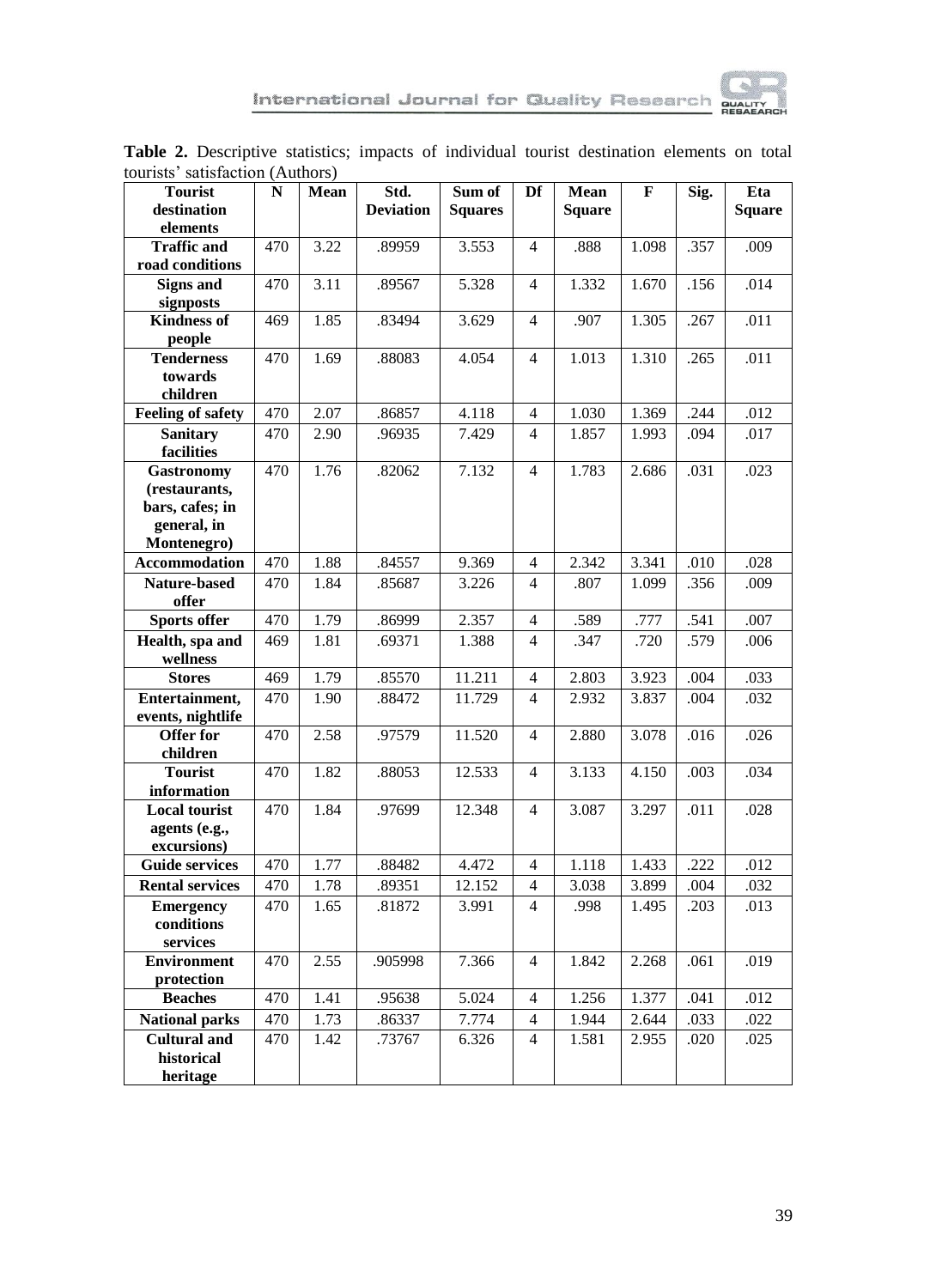

Destination elements: environmental protection, emergency conditions services, guide services, health, wellness and spa offer, sports offer, nature-based offer, traffic and road conditions, signs and signposts, a kindness of people, tenderness towards children, safety, sanitary facilities don't impact total tourists' satisfaction ( $p > 0.05$ ). These factors are sublimated into a new category – supporting factors/elements. In

this case, KMO and Bartletts' test also show that data is suitable for the application of factorial analysis. KMO is 0 .688 (KMO > 0.6, Kaiser, 1970, 1974), and that Bartlett's spherical test is significant ( $p = 0.000 < 0.05$ ). Impacts of the core and supporting resources on total tourist satisfaction are tested by ANOVA analysis. Results are shown in Table 3. Anova Table.

| <b>Table 3.</b> Anova Table |  |
|-----------------------------|--|
|-----------------------------|--|

| ANOVA TABLE                          |         |    |        |        |          |         |  |  |
|--------------------------------------|---------|----|--------|--------|----------|---------|--|--|
|                                      | Sum of  | df | Mean   | F      | D        | Eta     |  |  |
|                                      | Squares |    | Square |        |          | Squared |  |  |
| <b>CORE ELEMENTS * TOTAL TOURIST</b> | 41.968  |    | 10.492 | 11.425 | $\Omega$ | 0.15    |  |  |
| <b>SATISFACTION</b>                  |         |    |        |        |          |         |  |  |
| <b>SUPPORTING ELEMENTS * TOTAL</b>   | 22.468  | 4  | 5.617  | 5.845  | 0        | 0.048   |  |  |
| <b>TOURIST SATISFACTION</b>          |         |    |        |        |          |         |  |  |

Core elements of Montenegrin tourist offer have an impact on total tourist satisfaction (p  $= 0.00 < 0.05$ ) and this impact is strong (Eta squared  $= 0.15$ . In the second case, the correlation and impacts of supporting elements of Montenegrin tourist offer exist, but the impact is low ( $p = 0.00$ ; Eta squared = 0.048). In this case, two groups of elements are created. By observing the impacts of elements mentioned above separately, the conclusion is clear, certain elements of Montenegrin tourist offer are not strong enough or not important enough to make an impact on total tourist satisfaction. These results are in line with the results of Agrawal (2017); Albayrak (2018); Alegre, Garau (2010); Armario (2008); Bazazo, et al. (2017); Bsttour (2017); Castro (2017); Chand, et al. (2016); Chen et al. (2016); Chen and Li (2018); Chi and Qu (2008); Danaher and Arweiler (1996); Han, et al. (2017 a, b, c); Hassan (2000); Hsu (2003); Kozak (2002); Kozak (2003) etc. It can be concluded that tourist offer elements such as beaches, national parks, cultural and historical sites, accommodation offers, food and beverage (gastronomy) offer, tourist agencies, etc. are the main sources of tourist satisfaction.

The level of tourist satisfaction caused by independent elements of total Montenegrin tourist offer can be considered as satisfactory. Average values (mean values) range from 1.41 to 3.22. Tourists are the most satisfied with natural resources (beaches and national parks), while the least with traffic and road conditions, signs and environmental protection. It is crucial to emphasize the environmental issue. Clean and protected nature attracts tourist attention, and any sign of potential pollution can impact their satisfaction negatively. It is mostly related to urban destinations because nature-based destinations in Montenegro are still clean and neither polluted nor overcrowded by tourists.

These research findings indicate the advantages and disadvantages of destination management and its quality. It can be concluded that the core elements made the greatest impact on tourist satisfaction. Despite the fact that results show a scientifically non-significant impact of supporting elements on total tourist satisfaction, these supporting factors must not be ignored. Traffic, safety, facilities for emergency and other supporting facilities must be improved by destination management. Destinations are not attractive if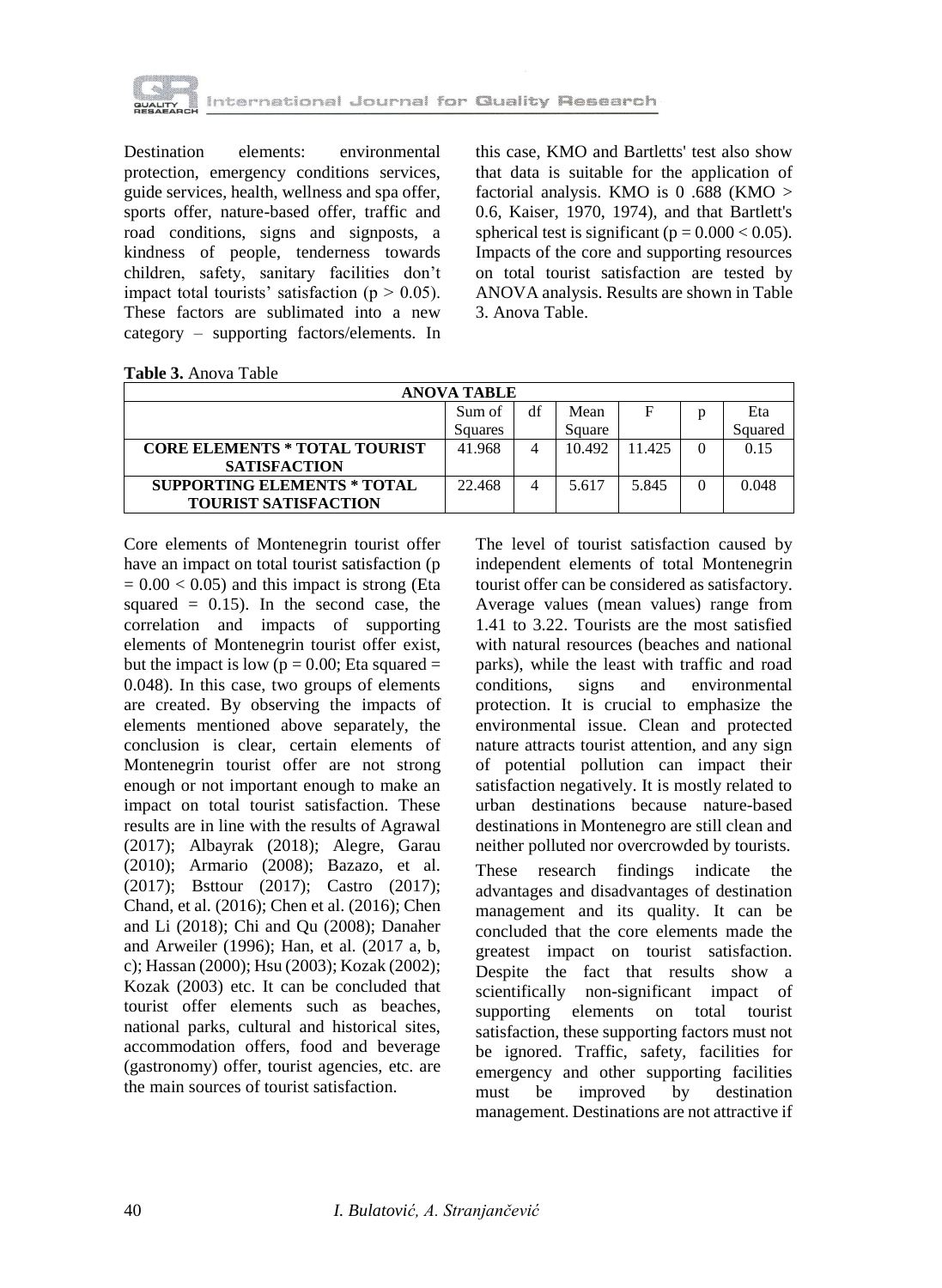there is no guarantee for tourists' safety. Despite the positive results of research in general, slight differences can sometimes be of crucial importance for further tourist destination development.

Using Structural Equation Modelling, the model proposed above is of good predictive fit. Chi-square  $(\chi)$  = 3.849; Degrees of freedom (df) = 2. Ration of  $\chi^2$  to df is 1.9245 < 3 (Schreiber, et al., 2006). Parameters such as: Normed fit index NFI =  $0.98 \ge 0.95$ ;

Incremental fit index IFI= $0.99 > 0.95$ ; Tucker–Lewis index TLI =  $0.952 \ge 0.95$ ; Comparative fit index CFI =  $0.99 \ge 0.95$ ; Root mean square error of approximation RMSEA =  $0.04$  <0.06 also confirm good model fit (Schreiber, et al., 2006). It can be concluded that proposed model is justified and relevant, so the hypothesis is confirmed. Regression weights and estimates for the proposed model are given in Table 4. Regression weights and estimates.

**Table 4.** Regression weights and estimates

|                                      |                           | Estimate |      |       |     |
|--------------------------------------|---------------------------|----------|------|-------|-----|
| <b>Total Satisfaction</b>            | Supporting elements       |          | .045 | .162  | 245 |
| <b>Total Satisfaction</b>            | Core elements             |          | .045 | 4.901 | *** |
| Intention to visit destination again | <b>Total Satisfaction</b> | 140      | .038 | 5.691 | *** |

It is evident that there is no significant impact of the destination's supporting elements on total tourists' satisfaction ( $p = 0.245 > 0.05$ ), but without this category (variable) the proposed model would not be relevant. The conclusion is that both supporting and core elements joined together are very important for diagnosis and forecast of tourists' satisfaction and their intention to visit destination again. The proposed model is a reliable basis for further improvement of destination quality, destination development and successful destination management.

In addition, this analysis showed no effect of socio-demographic factors on the overall tourist satisfaction (gender:  $p < 0.365$ ; age: p  $<$  0.871; education  $<$  0.397; revenue: p  $<$ 0.638; interest:  $p < 0.073$ ) which is not in accordance with the research findings of Perović (2012).

### **4. Conclusion**

One of the most important indicators of the destination management quality and the quality of tourist offer is tourist satisfaction. This research analysis shows that tourists in Montenegro are not completely satisfied with all parts of the tourist offer. It was noticed that the kindness of people, gastronomic offer,

accommodation facilities, cultural heritage, nature, etc. had higher ratings than environmental protection, sanitary facilities, offer for children. It can be observed that tourism in Montenegro is characterized by high seasonality and that the majority of guests still visit this destination particularly motivated by rest, relaxation, and recreation. In this regard, the issue of sustainability of tourism at the destination, as well as the efficiency and effectiveness of destination management, has been raised. The development of specific forms of tourism can ensure sustainability and tourist visits to destination throughout the year. Based on this research results, it can be noted that Montenegro has not yet defined or properly positioned the specific products such as shopping tourism, wellness and spa tourism, sports tourism, event tourism. The development of these forms of tourism represents both an opportunity and a threat for Montenegro. It represents an opportunity because it would decrease the seasonality of Montenegrin tourism, enrich the tourist offer, and expand the market. On the other hand, it poses a threat because the question arises: Is Montenegro with its current destination management ready to develop new forms of tourism in accordance with the principles of sustainable development? Not yet. Although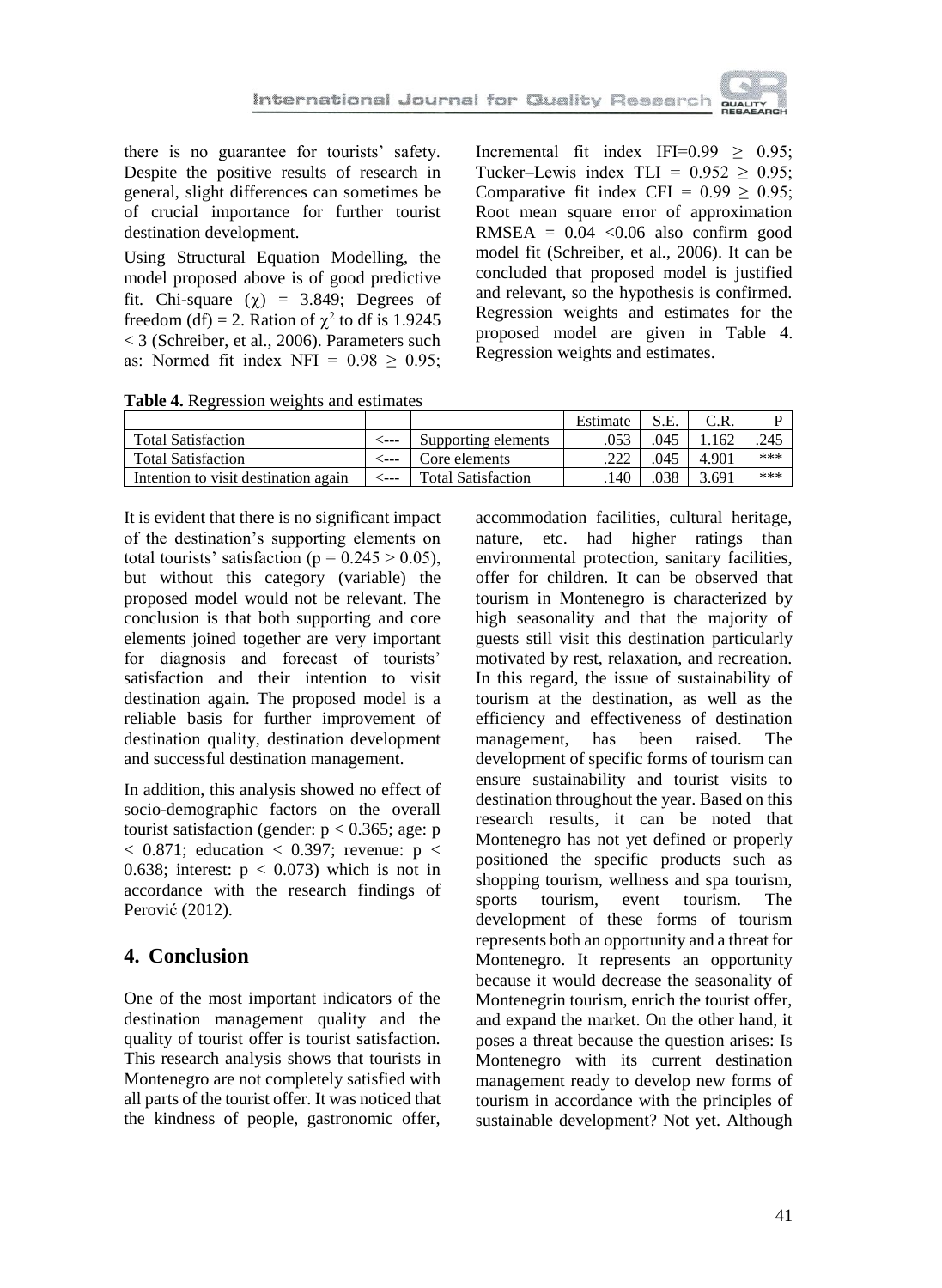

Montenegro is abundant with natural beauty and cultural and historical heritage, it cannot be said that its natural and cultural resources are well-valued. The results of this research confirm this statement. Montenegro must urgently establish a sound basis for ensuring the sustainability of tourism, primarily 3S (sea, sun, sand) tourism. Measuring and evaluating the carrying capacity of a destination and establishing visitor management are essentials for quality assurance. Beaches in Montenegro are overcrowded over the summer, so the amount of garbage and the pollution of water is higher in this period of the year. Although certain zones of old town areas are closed for visitors or admittance fees are charged, authors consider that this is not enough to protect the most important cultural and historical heritage of Montenegro (old towns on the coast). Control of the number of visitors must be promptly established on beaches and in old towns. Since most of the beaches are leased to private owners, it is necessary to define a procedure to see how many sunbeds and sunshades can be placed. In the current situation, 25 to 30 sunbeds are usually placed on 10 square meters of beaches. Such an approach is unacceptable on the one hand, but also understandable on the other. The fees paid to the company "Morsko dobro" are too high, and the return on investment is expected in a short period of time. This kind of business approach of private owners, but also business people and entrepreneurs in tourism in general (hoteliers, owners of private accommodation, owners of restaurants, cafes, bars, clubs, etc.) leads to the conclusion that they are not trained and empowered enough to work in tourism and hotel industry. All these elements are sources of tourists' (di)satisfaction. Consequently, these issues impact tourists' behaviour, intentions to revisit destination and their potential loyalty. Based on the level of tourist satisfaction in Montenegro determined in this research, authors consider that the establishment of visitor management should start from the toplevel management, i.e. the initiative should be

top down. It is necessary that the competent authority, in this case, the Ministry of Sustainable Development and Tourism defines the rights and obligations of all participants in the tourism and hospitality industry. In addition, the education of tourists on the destination is also extremely important. Only this way it can be possible to penalize the unauthorized behaviour of participants in tourism and establish the control of tourist traffic in the most attractive destinations. Only then can the developing of recognizable specific forms of tourism be considered. When it comes to educating participants in tourism, a special focus must be placed on training the staff and improving the quality of receptive travel agencies. The problem of the grey market has not been fully regulated yet, but in comparison with the situation from the 90s, the grey market has been minimized to a large extent. Therefore, there is a need to protect the natural and cultural resources of Montenegro but also valorize them.

A particular concern is the National Parks of Montenegro. There are five of them; during the summer season, the most famous being NP Skadar Lake with business entities showing the highest interest for it. It is far from the fact that tourism in National Parks is in line with the concepts of ecotourism development as the only form of tourism that can be developed in national parks. The issue of the overall sustainable development of tourism in these zones arises. In this situation, the fact that the tourist offer of the National Parks is not exceptionally developed and heterogeneous contributes to sustainable development. When it is about the management of visitors, it is necessary to establish this concept as in the case of beaches and old towns. However, visitor management and waste management must be more rigorous in national parks for all touristic system players, including the local population. Until the sustainability of 3S tourism has been ensured, it cannot be counted on the development of ecotourism (tourism in national parks), the development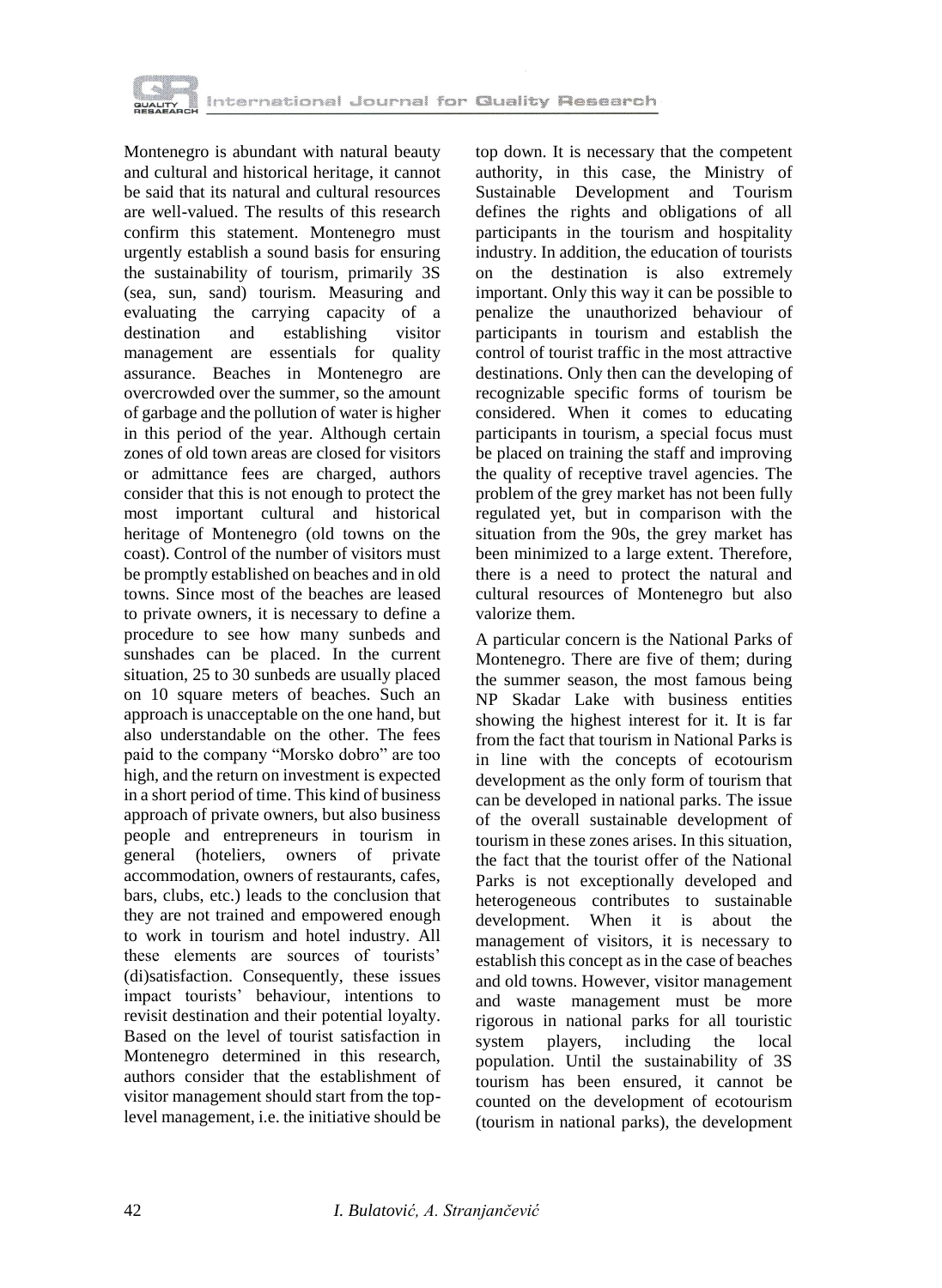

of health tourism (including wellness and spa tourism), the development of sports tourism and the development of other specific forms of tourism to take the right dimension. Tourists in Montenegro are satisfied with the accommodation facilities and gastronomic offer of Montenegro. However, they are not very satisfied. The ultimate goal of the Montenegrin tourism industry must be not a satisfied tourist, but completely satisfied and delighted tourist. Why is this so important? Because delighted tourists tend to return to the destination, become loyal to the destination, spend more money and promote the destination in a better way.

This research presents a reliable basis for the improvement of destination management and its quality, primarily for the establishment of visitor management, and then for strengthening the management of natural and cultural resources of Montenegro. Authors' recommendation for future research is to examine tourist spending at the destination and find if there is a correlation between the satisfaction of tourists and their spending. Furthermore, certain segments of the tourist offer could be further analyzed in more details, such as the event offer of a destination

including sports events, events in the field of culture, business events (fairs, congresses, and conferences). In addition, in order to get a comprehensive picture of a destination, it is required to determine the attitudes of local society and business people, which was not anticipated within our research. Moreover, the study of the impacts of tourism on the destination would be necessary because, based on the presented results, it can be assumed that tourism in certain destinations in Montenegro, primarily on the coast, has left significant influence reflecting the quality and overall satisfaction of tourists.

The proposed model could be highly valuable for destination managers. By using this model, managers could have a good background for future strategic steps. It could emphasize the critical points/elements of tourist offer that must be improved. Strengths could also be easily identified as well as new tourism products. The model could be improved and expanded by identifying key indicators of destination management quality and measuring the impacts of tourists' satisfaction and their intention to visit destination again.

#### **References:**

- Agrawal, S. (2017). Factors affecting Tourist's satisfaction level at religious visit: A study of Brij-Kshetra. *International Journal of Applied Research*, *3*(1), 848-852.
- Albayrak, T. (2018). Classifying daily tour service attributes by three-factor theory of customer satisfaction. *Journal of Quality Assurance in Hospitality & Tourism*, *19*(1), 112-125.
- Armario, E. M. (2008). Tourist satisfaction: an analysis of its antecedents. In *Universidad, Sociedad y Mercados Globales* (pp. 367-382). Asociación Española de Dirección y Economía de la Empresa (AEDEM).
- Bazazo, I., Elyas, T., Awawdeh, L., Faroun, M., & Qawasmeh, S. (2017). The Impact of Islamic Attributes of Destination on Destination Loyalty via the Mediating Effect of Tourist Satisfaction. *International Journal of Business Administration*, *8*(4), 65.
- Castro, J. C., Quisimalin, M., de Pablos, C, Gancino, V., & Jerez, J. (2017). Tourism Marketing: Measuring Tourist Satisfaction. *Journal of Service Science and Management*, *10*(3), 280-308.
- Chand, M., Amit, K., & Harpal, K. (2016). Association Between Tourist Satisfaction Dimensions and Nationality: An Empirical Investigation. *International Journal of Hospitality & Tourism Systems*, *9*(2), 74-82.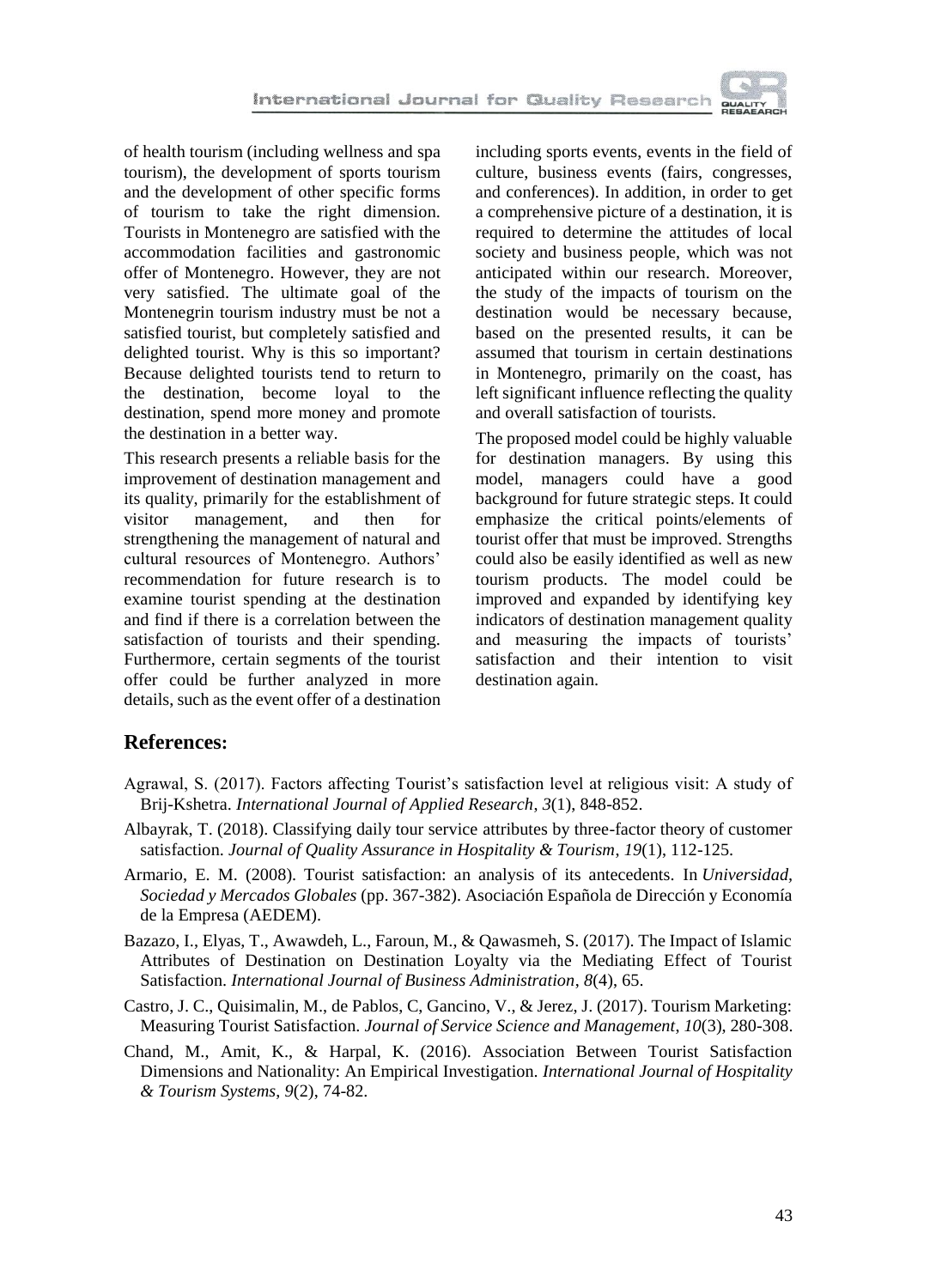

- Chen C.-F., Chen F.-S. (2010). Experience quality, perceived value, satisfaction and behavioral intentions for heritage tourists, *Tourism Management*, *31*, 29-35.
- Chen, C. M., Chen, S. H., Lee, H. T., & Tsai, T. H. (2016). Exploring destination resources and competitiveness–A comparative analysis of tourists' perceptions and satisfaction toward an island of Taiwan. *Ocean & Coastal Management*, *119*, 58-67.
- Chen, Y., & Li, X. (2018). Does a happy destination bring you happiness? Evidence from Swiss inbound tourism. *Tourism Management 65*(C), 256-266.
- Chi, C. G.-Q, & Qu, H. (2008). Examining the structural relationships of the destination image, tourist satisfaction and destination loyalty: An integrated approach. *Tourism Management*, *29*(4), 624-636.
- Danaher, P. J., & Arweiler, N. (1996). Customer satisfaction in the tourist industry: A case study of visitors to New Zealand. *Journal of Travel Research*, *35* (1), 89-93.
- Dmitrović, T., Knežević Cvelbar, L., Kolar, T., Makovec Brenčič, M., Ograjenšek, I., & Žabkar, V. (2009). Conceptualizing tourist satisfaction at the destination level. *International Journal of Culture, Tourism and Hospitality Research*, *3*(2), 116-126.
- Gnanapala, W. A. (2015). Tourists perception and satisfaction: Implications for destination management. *American Journal of Marketing Research*, *1*(1), 7-19.
- Han, H., Meng, B., & Kim, W. (2017a). Bike-traveling as a growing phenomenon: Role of attributes, value, satisfaction, desire, and gender in developing loyalty. *Tourism Management*, *59*, 91-103.
- Han, H., Kiatkawsin, K., Kim W.S., & Lee, S.H. (2017b). Investigating customer loyalty formation for wellness spa: Individualism vs. collectivism. *International Journal of Hospitality Management*, *67*, 11-23.
- Han, H., Kiatkawsin, Jung, H., & Kim, W. (2017c). The role of wellness spa tourism performance in building destination loyalty: the case of Thailand. *Journal of Travel & Tourism Marketing*, *35*(5), 1-16.
- Hassan, S. S. (2000). Determinants of market competitiveness in an environmentally sustainable tourism industry. *Journal of Travel Research*, *38*(3), 239-245.
- Hsu, C. H. C. (2003). Mature motorcoach travelers' satisfaction: A preliminary step toward measurement development. *Journal of Hospitality & Tourism Research, 27*(3), 291-309.
- Kozak, M. (2002). Comparative analysis of tourist motivations by nationality and destinations. *Tourism Management*, *23*(3), 221-232.
- Kozak, M. (2003). Measuring tourist satisfaction with multiple destination attributes. *Tourism Analysis*, *7*(3/4), 229-240.
- Pizam, A., Neumann, Y., & Reichel, A. (1978). Dimensions of tourist satisfaction with a destination area. *Annals of Tourism Research*, *5*(3), 314-322.
- Radović, M. (2013). Methodology and institutions for cooperation. In *Types of sustainable tourism in the National Park Skadar Lake in the function of activating the natural and cultural resources*. Unpublished study, Mediterranean University, Podgorica.
- Schreiber, J. B., Nora, A., Stage, F. K., Barlow, E. A., & King, J. (2006). Reporting structural equation modeling and confirmatory factor analysis results: A review. *The Journal of educational research*, *99*(6), 323-338.
- Vajčnerová, I., Žiaran, P., Ryglová, K., & Andráško, I. (2014). Quality management of the tourist destination in the context of visitors' satisfaction. *Procedia Economics and Finance*, *12*, 718- 724.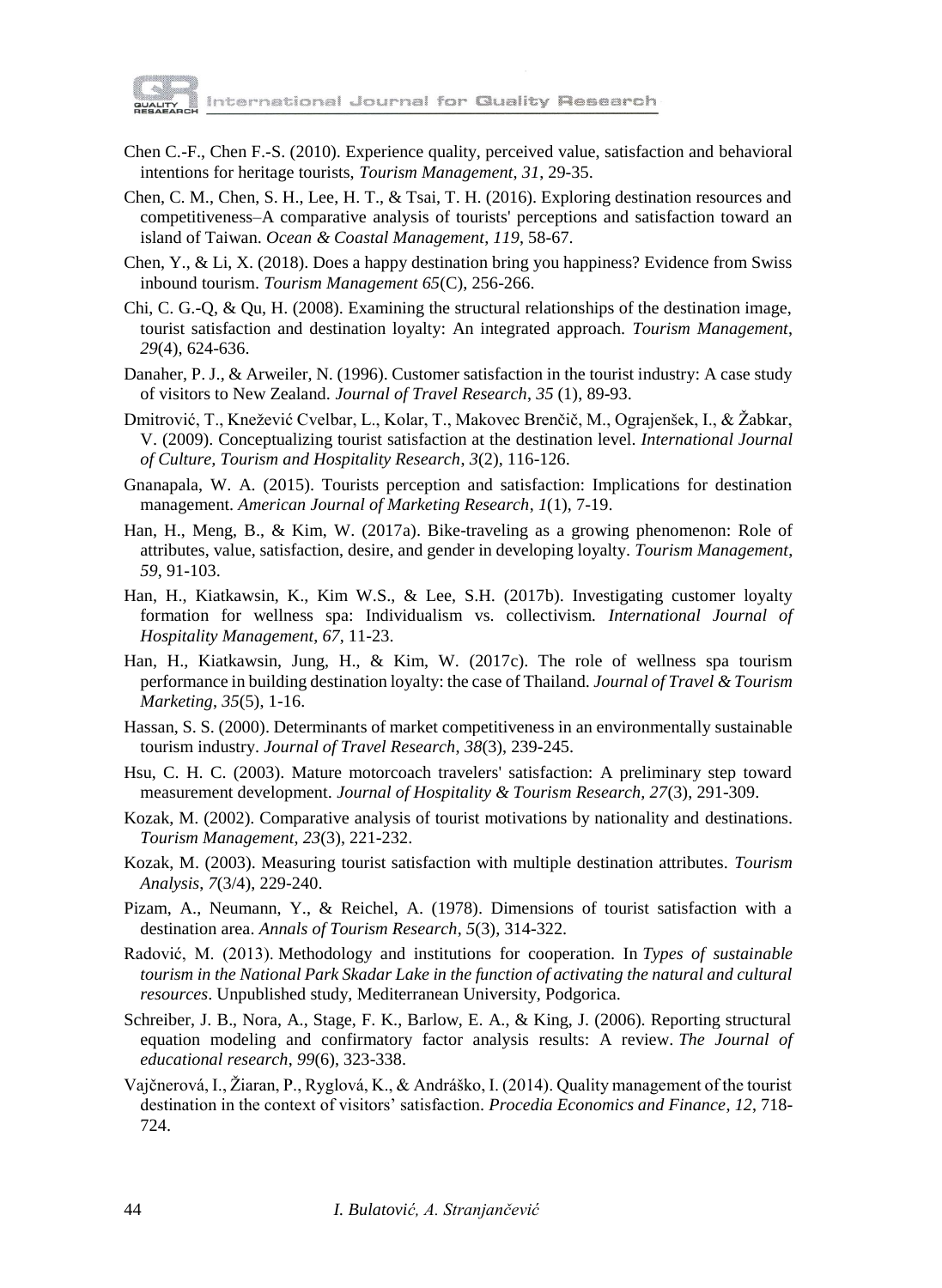

**Iva Bulatović** Canadian University Dubai, Dubai, United Arab Emirates iva.bulatovic@cud.ac.ae

**Ana Stranjančević** Modul University Dubai, Dubai, United Arab Emirates [ana.stranjancevic@modul.ac.ae](mailto:ana.stranjancevic@modul.ac.ae)